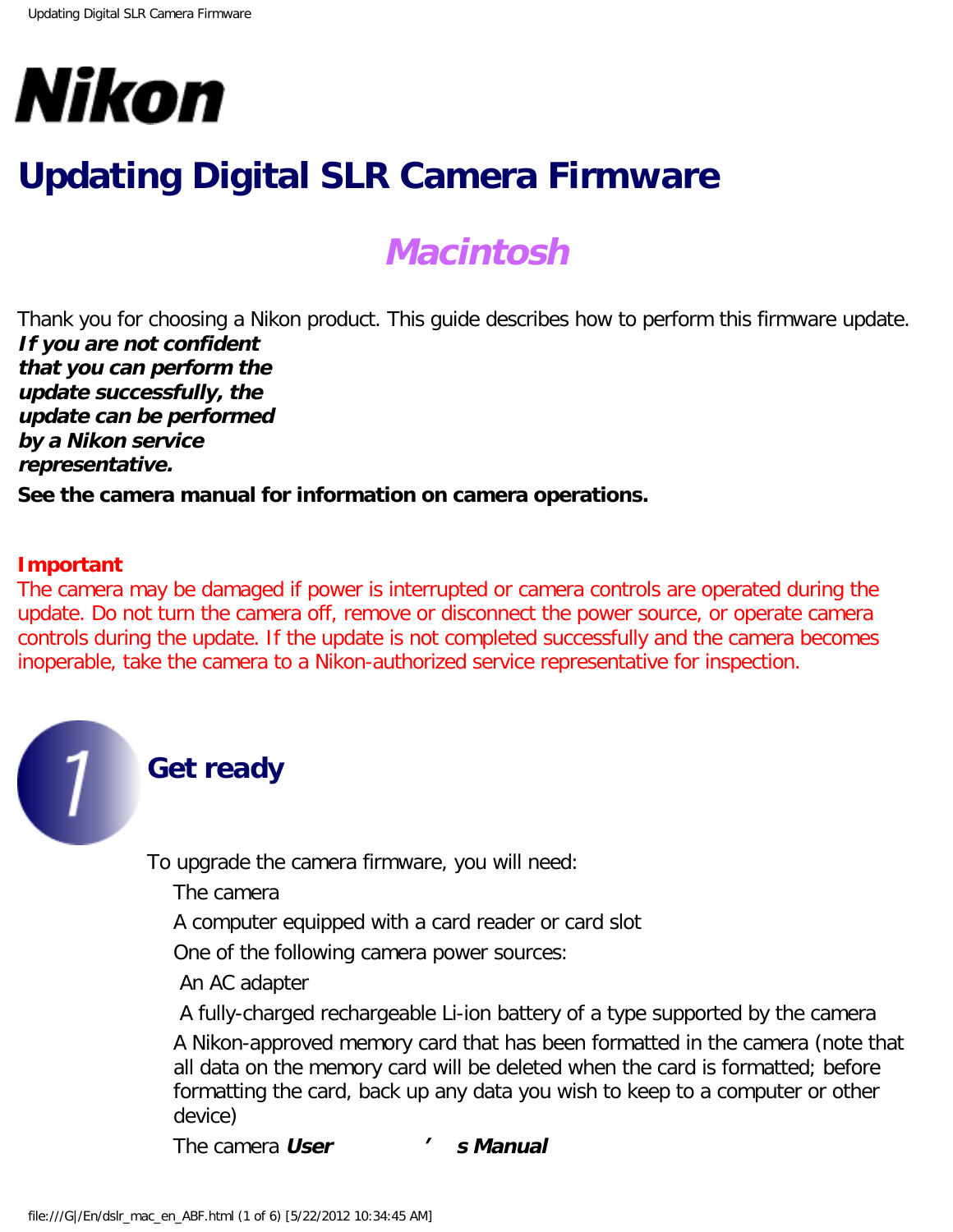### **Check the current camera firmware version**

The menus displayed on your camera may differ from those shown here.

- **1** Turn the camera on.
- 
- **2** Press the **text** to display the menus.
- **3** Select **Firmware version** in the setup menu.



**4** The current firmware version will be displayed. Confirm that the firmware version is the correct version for this update.



" $\#$ . $\#$  $\#$ " is the firmware version.

**5** Exit to the setup menu and turn the camera off.

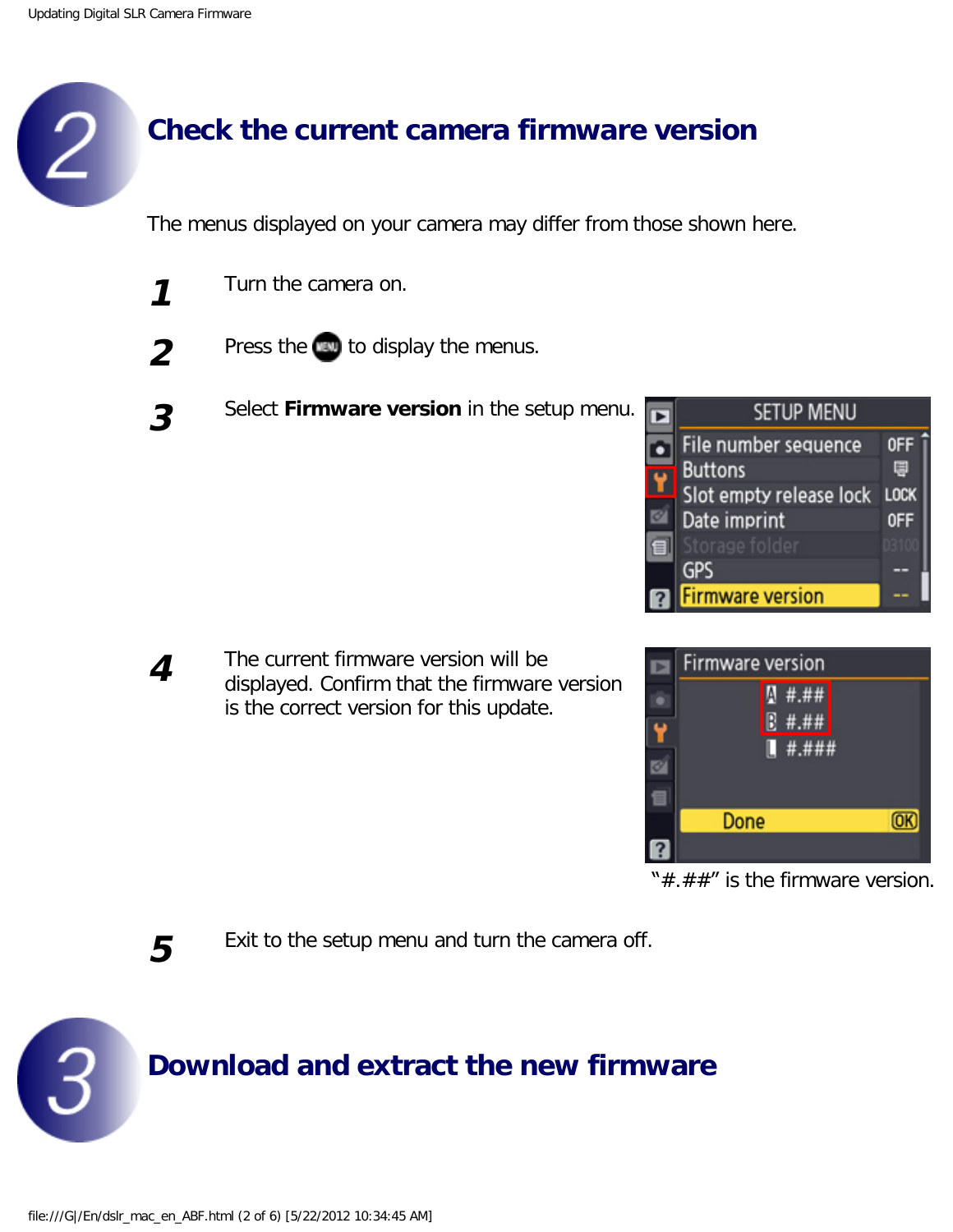Click the **I agree - Begin download** link on the download site to download the file "F-XXXX-V###M.dmg", where "XXXX" is the camera name and "###" the firmware version. When download is complete, a disk image will appear on the desktop containing the file and folder listed below:





The firmware can be copied to the camera memory card using a computer equipped with a card reader or card slot.

- **1** Insert a formatted memory card in the card reader or card slot. If Nikon Transfer or ViewNX 2 is installed, Nikon Transfer or Nikon Transfer 2 may start automatically; exit the application before proceeding.
- **2** A camera volume will appear on the desktop. Copy "XXXX###.bin" from the "XXXXUpdate" folder to this volume.



When copying is complete, confirm that the camera volume contains the "XXXX###.bin".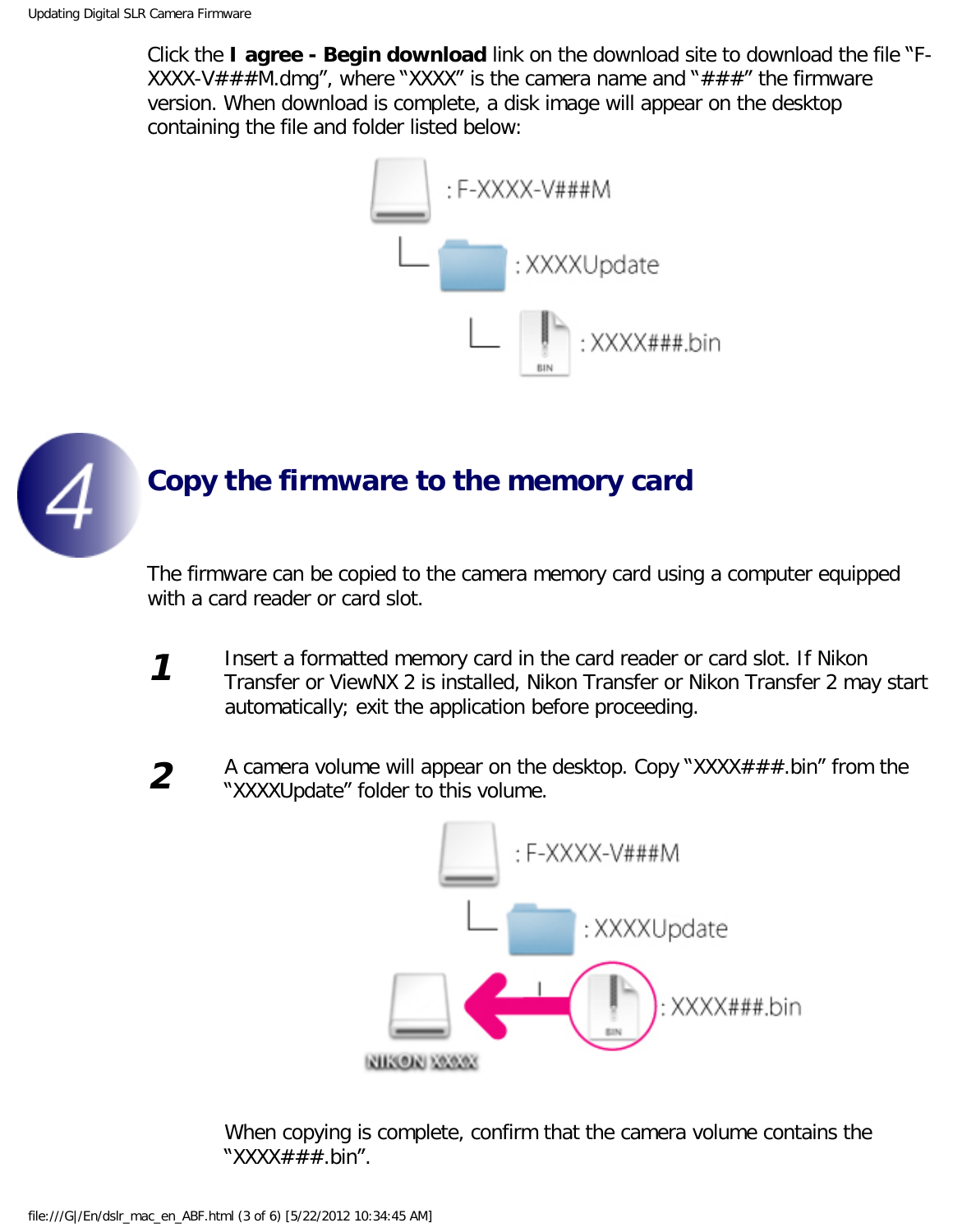### **Important**

Be sure to copy the "XXXX###.bin" to the root directory of the memory card. The camera will not recognize the new firmware if it is placed in a folder under the root directory.



5

**3** Drag the camera volume into the Trash and remove the memory card from the card reader or card slot.

# **Update the camera firmware**

The menus displayed on your camera may differ from those shown here.

During the update, do not:

Remove the memory card

Turn the camera off

Operate any of the camera controls

Attach or remove lenses

Unplug or disconnect the AC adapter

Remove the battery

Subject the camera to powerful electromagnetic noise

Any of the above actions could cause the camera to become inoperable.

**1** Insert the memory card containing the firmware into the camera memory card slot.

### **Cameras with Two Memory Card Slots**

If the camera allows you to select one slot as the primary slot and the other as the secondary slot, insert the card into the slot currently selected as the primary slot. Otherwise insert the card into Slot 1.



**2** Turn the camera on.

**3** Press the **to** display the menus.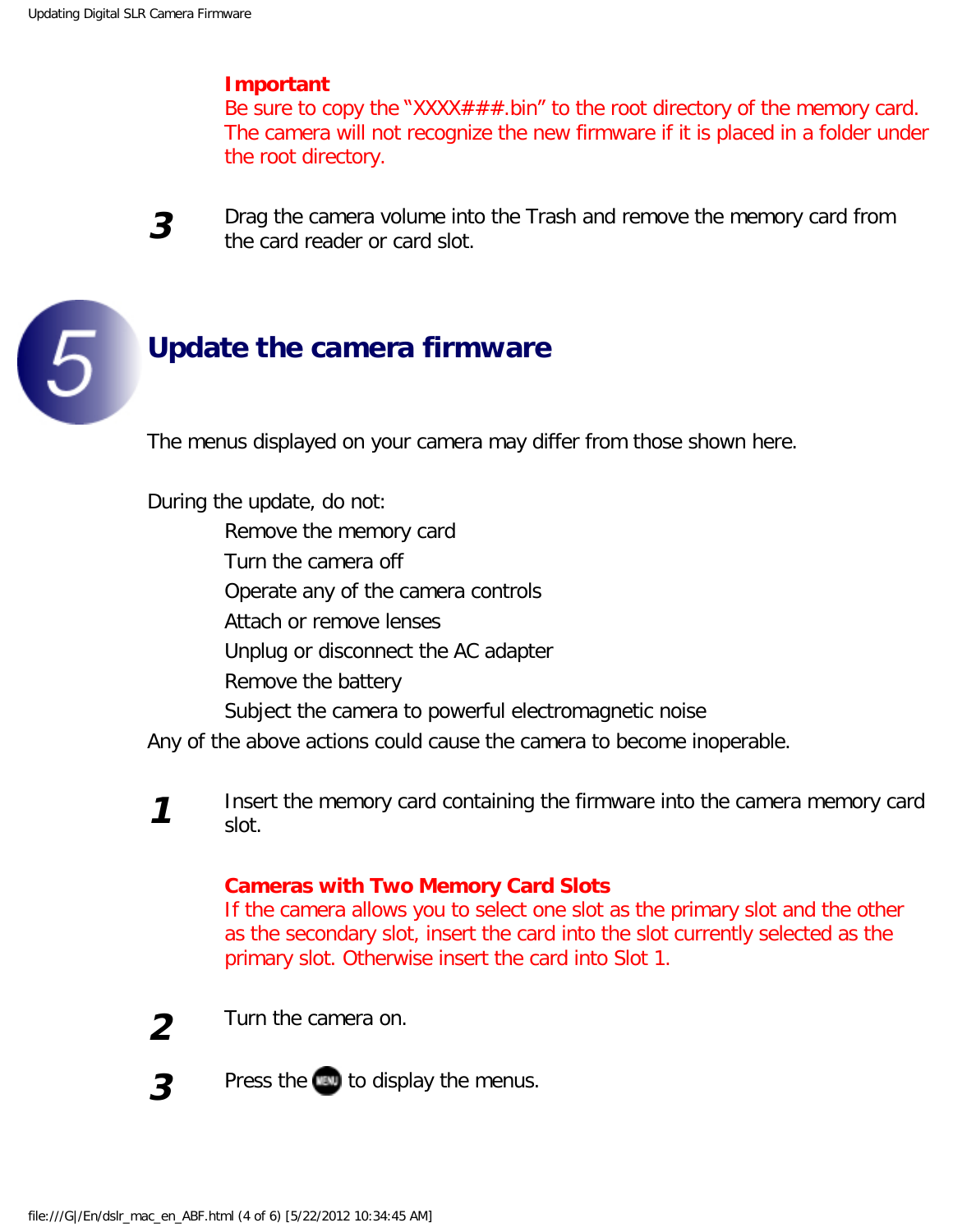**4** Select **Firmware version** in the setup menu.





|  | Update?                                |               |  |
|--|----------------------------------------|---------------|--|
|  | Current<br><b>Q</b> #.##               | New<br>图 #.## |  |
|  | 图 #.##<br>$\blacktriangleright$<br>Yes | 图 #.##<br>ОΚ  |  |
|  | No                                     |               |  |
|  |                                        |               |  |



**5** The current firmware version will be displayed. Highlight **Update** and press the OK. .

**6** A firmware update dialog will be displayed. Select **Yes**.

- **7** The update will begin. Follow the on-screen instruction during the update.
- **8** Confirm that the update was completed successfully.
	- 8-1.Turn the camera off and remove the memory card.
		- 8-2.Check the camera firmware version as described in Step 2, "Check the current camera firmware version".
		- 8-3.If the updated version is displayed, the update was successful.